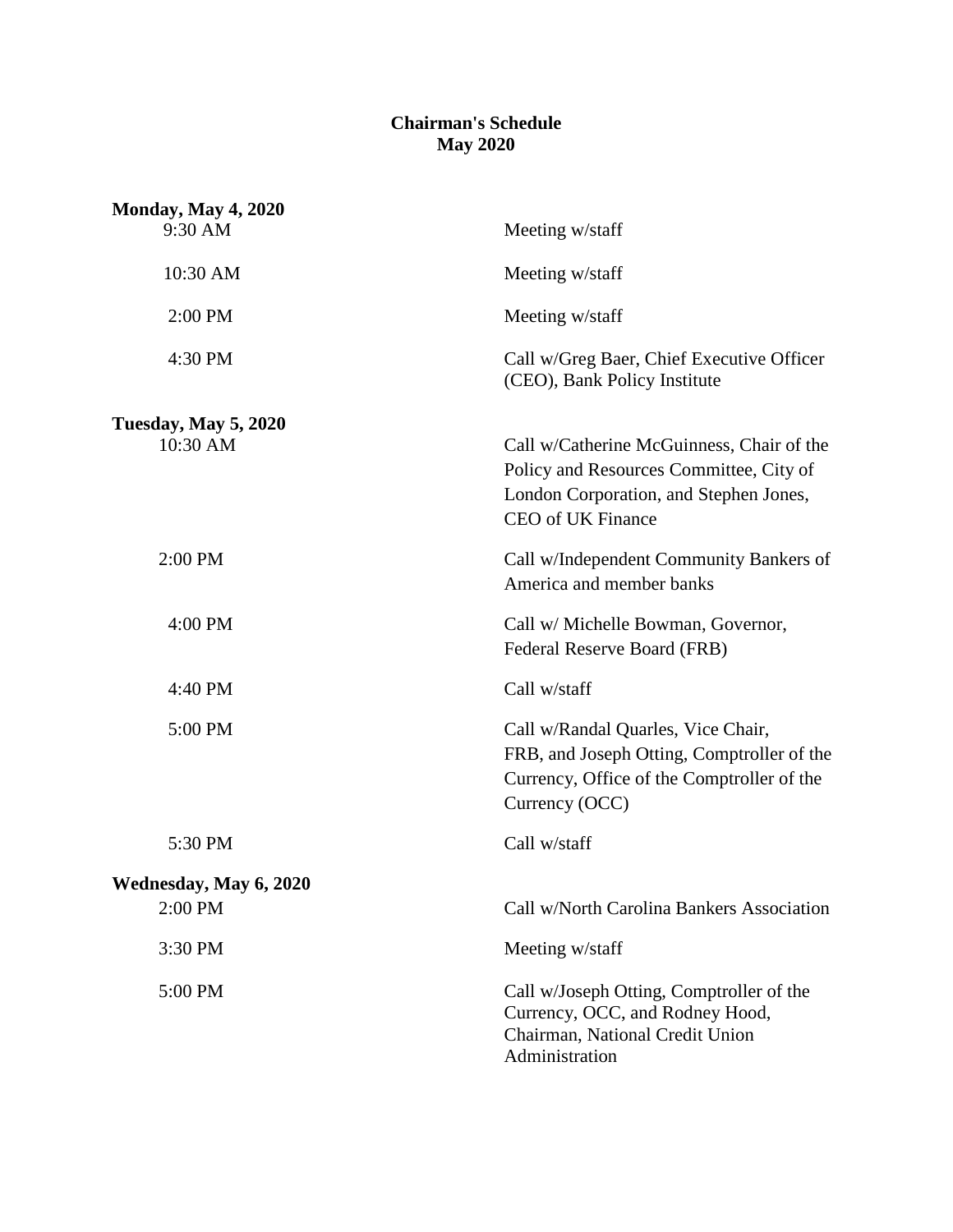| Thursday, May 7, 2020<br>12:00 PM        | Senior Leaders Call w/Bimal Patel, Chair,<br>Financial and Banking Information<br>Infrastructure Committee (FBIIC) |
|------------------------------------------|--------------------------------------------------------------------------------------------------------------------|
| 2:00 PM                                  | Meeting w/staff                                                                                                    |
| 4:30 PM                                  | Meeting w/staff                                                                                                    |
| 5:00 PM                                  | Meeting w/staff                                                                                                    |
| <b>Friday, May 8, 2020</b><br>10:30 AM   | Meeting w/staff                                                                                                    |
| 5:15 PM                                  | Meeting w/staff                                                                                                    |
| <b>Monday, May 11, 2020</b><br>10:00 AM  | <b>Technology test with Senate Banking</b><br>Housing and Urban Affairs Committee staff                            |
| 11:00 AM                                 | Call w/Joseph Otting, Comptroller of the<br>Currency, OCC                                                          |
| 11:30 AM                                 | Meeting w/staff                                                                                                    |
| 12:30 PM                                 | Call w/Faith Bautista, President and CEO,<br>National Asian American Coalition                                     |
| 1:00 PM                                  | Call w/Congressman Gregory Meeks                                                                                   |
| 2:00 PM                                  | Meeting w/staff                                                                                                    |
| <b>Tuesday, May 12, 2020</b><br>10:00 AM | Senate Banking, Housing, and Urban Affairs<br><b>Committee Hearing</b>                                             |
| 2:30 PM                                  | Meeting w/staff                                                                                                    |
| 3:30 PM                                  | Technology test of roundtable with House<br><b>Financial Services Committee staff</b>                              |
| 5:30 PM                                  | Interagency call/Randy Quarles,<br>Vice Chair, FRB, and Joseph Otting,<br>Comptroller of the Currency, OCC         |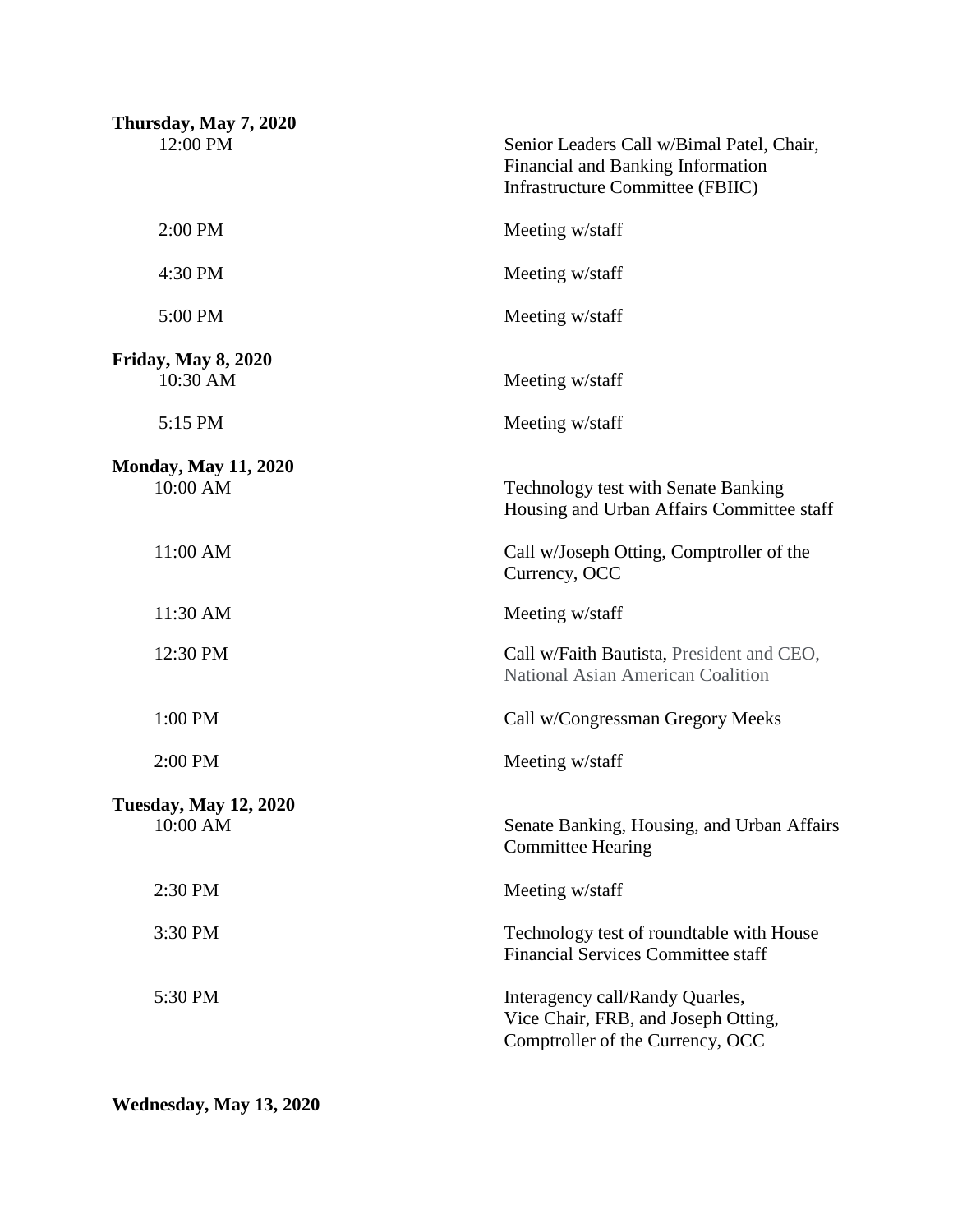|                               | 12:00 PM                    | <b>House Financial Services Committee</b><br><b>Virtual Roundtable</b> |  |
|-------------------------------|-----------------------------|------------------------------------------------------------------------|--|
|                               | 2:00 PM                     | Call w/staff                                                           |  |
|                               | 3:30 PM                     | Meeting w/staff                                                        |  |
| <b>Thursday, May 14, 2020</b> |                             |                                                                        |  |
|                               | 9:30 AM                     | Meeting w/staff                                                        |  |
|                               | 10:30 AM                    | Meeting w/staff                                                        |  |
|                               | 12:00 PM                    | Senior Leaders Call w/Bimal Patel,<br>Chair, FBIIC                     |  |
|                               | 2:00 PM                     | Meeting w/Financial Stability Oversight<br>Council                     |  |
|                               | 5:00 PM                     | <b>Interagency Principals Call</b>                                     |  |
|                               | 5:45 PM                     | Meeting w/staff                                                        |  |
|                               | <b>Monday, May 18, 2020</b> |                                                                        |  |
|                               | 9:30 AM                     | Meeting w/staff                                                        |  |
|                               | 2:00 PM                     | Call w/Martin Gruenberg, Director, FDIC                                |  |
|                               | 4:00 PM                     | <b>Interagency Principals Call</b>                                     |  |
|                               | 5:30 PM                     | Meeting w/staff                                                        |  |
| <b>Tuesday, May 19, 2020</b>  |                             |                                                                        |  |
|                               | 12:00 PM                    | Call w/Joseph Otting, Comptroller of the<br>Currency, OCC              |  |
|                               | 1:00 PM                     | Call w/Virginia Bankers Association                                    |  |
|                               | 2:30 PM                     | Call w/American Bankers Association<br>(ABA)                           |  |
|                               | 3:00 PM                     | Call w/staff                                                           |  |
|                               | 3:30 PM                     | Meeting w/staff                                                        |  |
|                               | 5:00 PM                     | Meeting w/staff                                                        |  |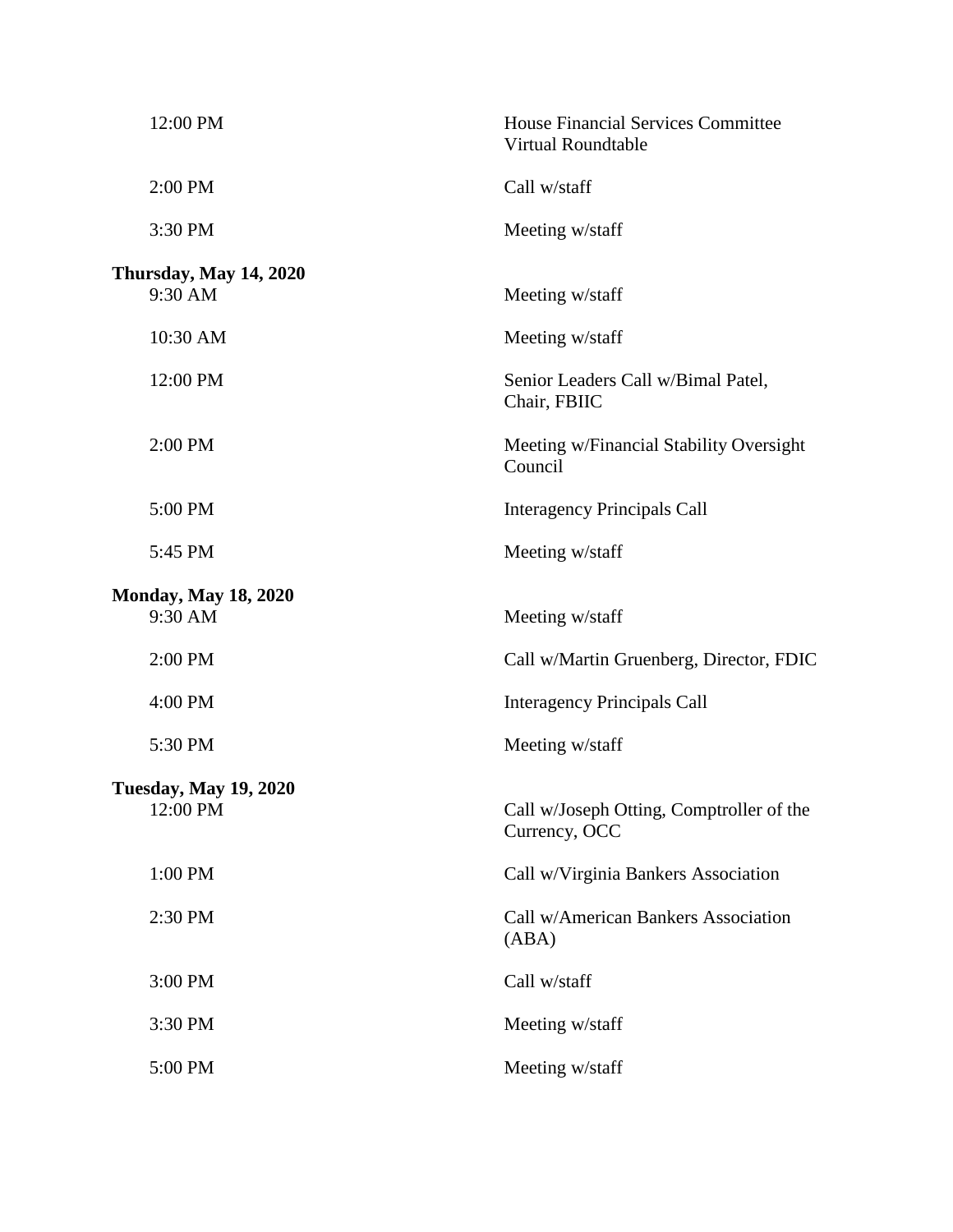| 5:30 PM                                            | Meeting w/staff                                                                                                                                                              |  |
|----------------------------------------------------|------------------------------------------------------------------------------------------------------------------------------------------------------------------------------|--|
| Wednesday, May 20, 2020<br>9:00 AM                 | Call w/staff                                                                                                                                                                 |  |
| 11:30 AM                                           | Call w/Kathy Kraninger, Director,<br><b>Consumer Financial Protection Bureau</b>                                                                                             |  |
| 1:00 PM                                            | FDIC All Staff Town Hall Teleconference                                                                                                                                      |  |
| 3:00 PM                                            | Meeting w/staff                                                                                                                                                              |  |
| 4:00 PM                                            | Meeting w/staff                                                                                                                                                              |  |
| 4:30 PM                                            | Call w/Steve Mnuchin, Secretary, U.S.<br>Department of Treasury                                                                                                              |  |
| 6:00 PM                                            | Call w/Randy Quarles, Vice Chairman,<br><b>FRB</b>                                                                                                                           |  |
| <b>Thursday, May 21, 2020</b><br>12:00 PM          | Senior Leaders Call w/Bimal Patel,<br>Chair, FBIIC                                                                                                                           |  |
| 2:00 PM                                            | <b>Case Review Committee Meeting</b>                                                                                                                                         |  |
| 5:00 PM                                            | Meeting w/staff                                                                                                                                                              |  |
| Friday, May 22, 2020<br>9:00 AM                    | Meeting w/staff                                                                                                                                                              |  |
| 11:30 AM                                           | Meeting w/staff                                                                                                                                                              |  |
| 12:00 PM                                           | Meeting w/staff                                                                                                                                                              |  |
| 4:30 PM                                            | Interagency call w/Randy Quarles,<br>Vice Chair, FRB, Joseph Otting,<br>Comptroller of the Currency and Brian<br>Brooks, Incoming Acting Comptroller of the<br>Currency, OCC |  |
| 5:10 PM                                            | Meeting w/staff                                                                                                                                                              |  |
| <b>Monday, May 25, 2020</b><br><b>MEMORIAL DAY</b> |                                                                                                                                                                              |  |